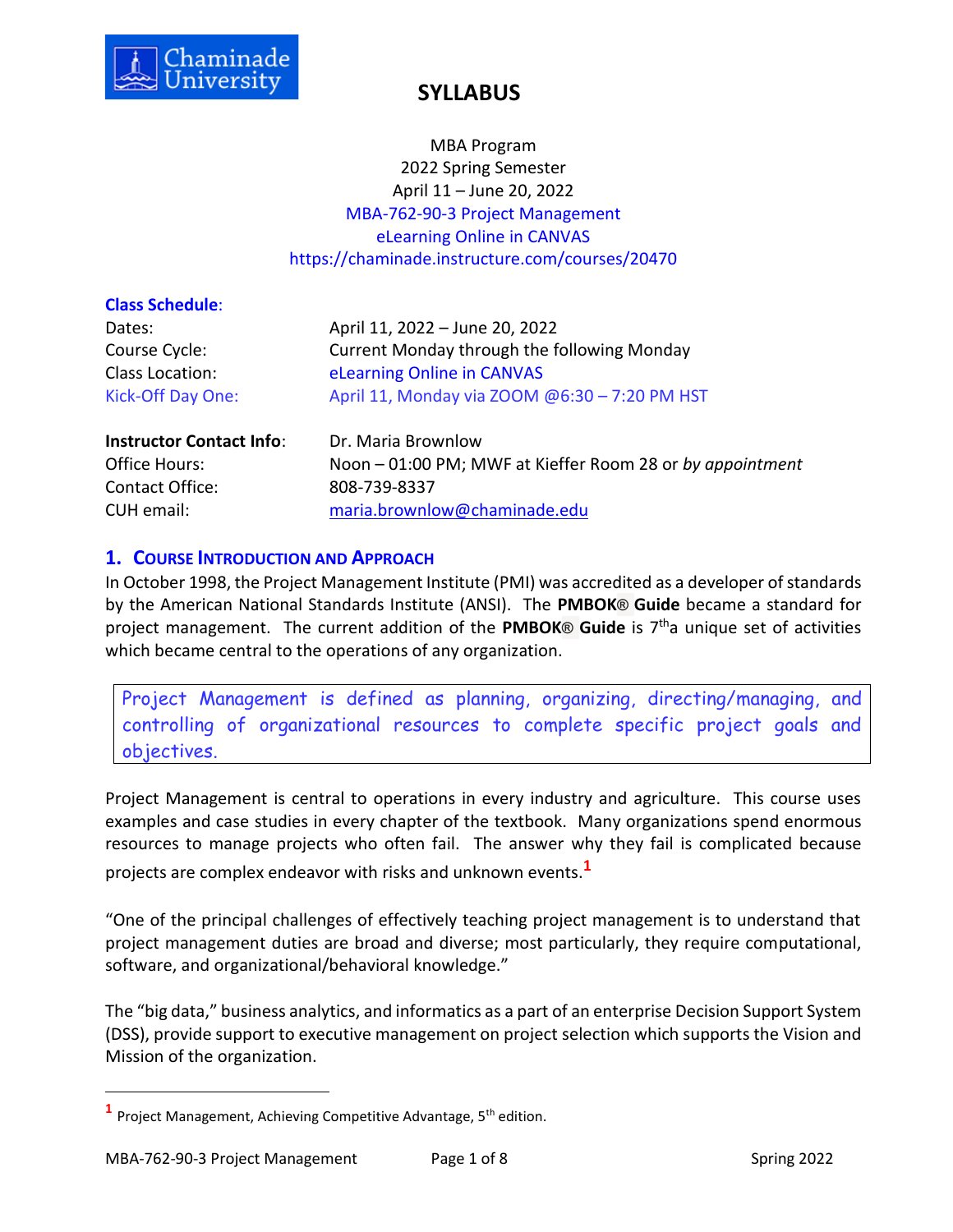

*"The fascinating nature of project management is that it requires students to develop mastery of both "people" and "numbers" side of the discipline. No other position in an organization are the duties as broad and diverse as those found in the project manager role – developing strategies, financing, budgeting, negotiating, controlling, and monitoring – these are all routine responsibilities of project managers."* **<sup>2</sup>**



Project Management is a temporary endeavor undertaken to create product or service. The project must indicate start and finish dates. The PMI PMBOK® Guide contains a "body of knowledge"**<sup>3</sup>** , skills, tools, and techniques to define activities meeting project requirements. A project must add value to the organization, otherwise why do it?

Why did project management become a center of our professional and private life? Let us say you want to visit Canada. It depends on what you would like to see, it is a project. If you are planning to go with your family or friends – the scope of your project is growing and to be successful, you must develop a plan. In brief, such a plan should have scope, schedule, budget, resources, risks and of

**<sup>2</sup>** Project Management, Achieving Competitive Advantage, fifth edition.

**<sup>3</sup>** Project Management Institute. A Guide to the Project Management Body of Knowledge (PMBOK® Guide) Sixth Edition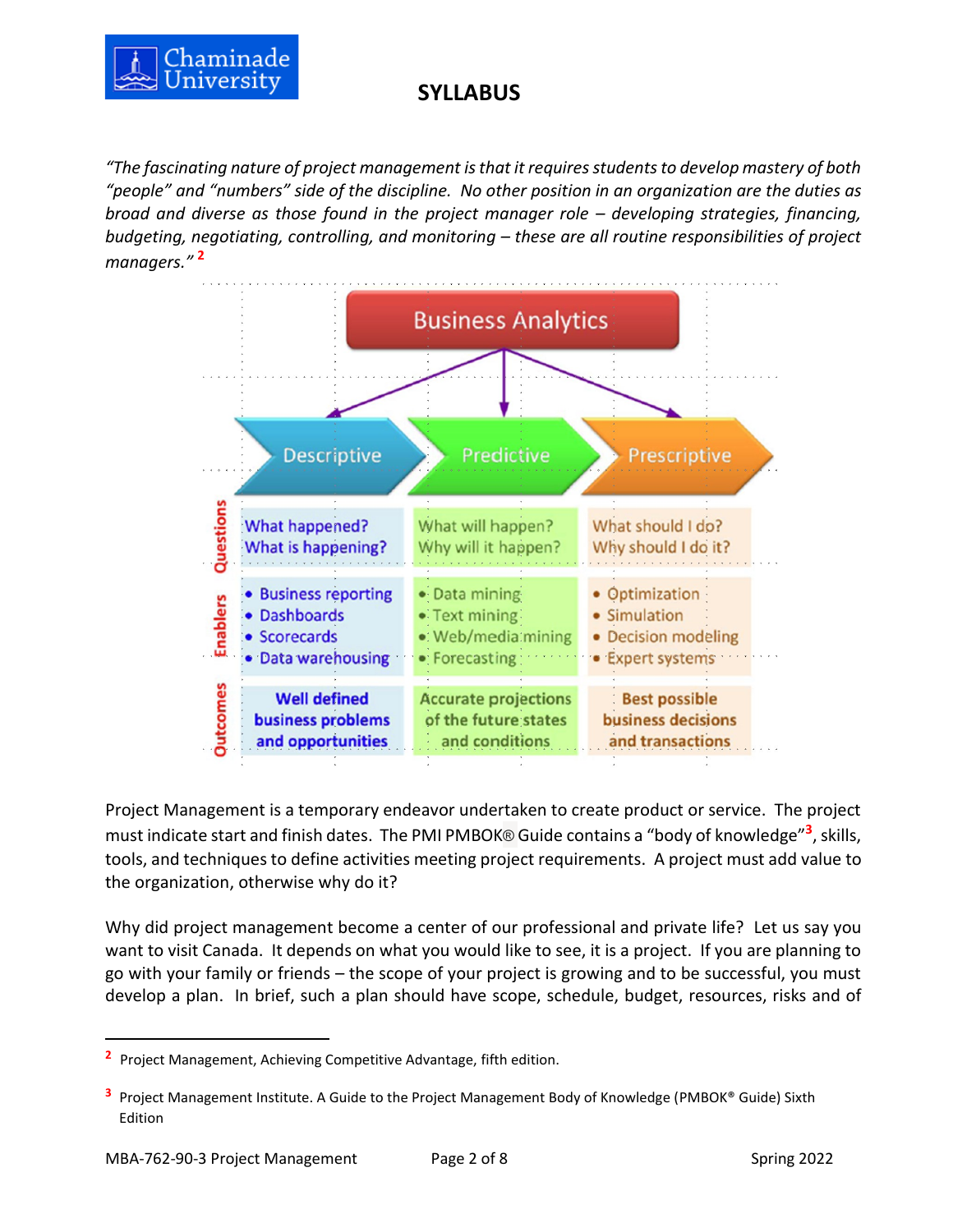

course start and end dates. Yes, you must define risks. The specific project circumstances will influence the constraints on which a good project manager must focus. It requires an effective use of knowledge and skills to bring this project to a successful end.

As knowledge and practical experience about project management grew lessons learned from reviews of the project successes and failures were documented and stored. The complexity project management grew exponentially.

Project management requires leadership, team building, conflict resolution, negotiation, and influence in equal measure with the traditional and technical skill set. Successful project managers are people who have experience in managing projects, technical knowledge of available tools (software) and have all-embracing people skills.

This course presents principals of project management while addressing specific discipline-based examples. Each chapter describes project profiles of successful and failed projects. There is a common belief that we learn more from failures than successes. At the end of the chapter, students find a Case Study with questions to evaluate student's understanding or opinions about the project in the study. These cases also have discussion questions that can be used as short essays.

Why I selected "Project Management, Achieving Competitive Advantage" by Jeffrey K. Pinto, from Pennsylvania State University? There are many reasons, the major of which are listed below:

- 1. Dr. Pinto has received the Distinguished Contribution Award from the Project Management Institute.
- 2. Dr. Pinto is a practitioner and currently consults many organizations on project management.
- 3. Agile Project Management is the foundation of his textbook.
- 4. This course also provides step-by-step MS Project tutorials.
- 5. All Project Management Body of Knowledge (PMBOK) referencing is updated to its fifth edition.
- 6. Textbook includes samples of questions for the PMP Certification Exam, the highest standard of professional qualification for project manager.

## **TEXTBOOK:**

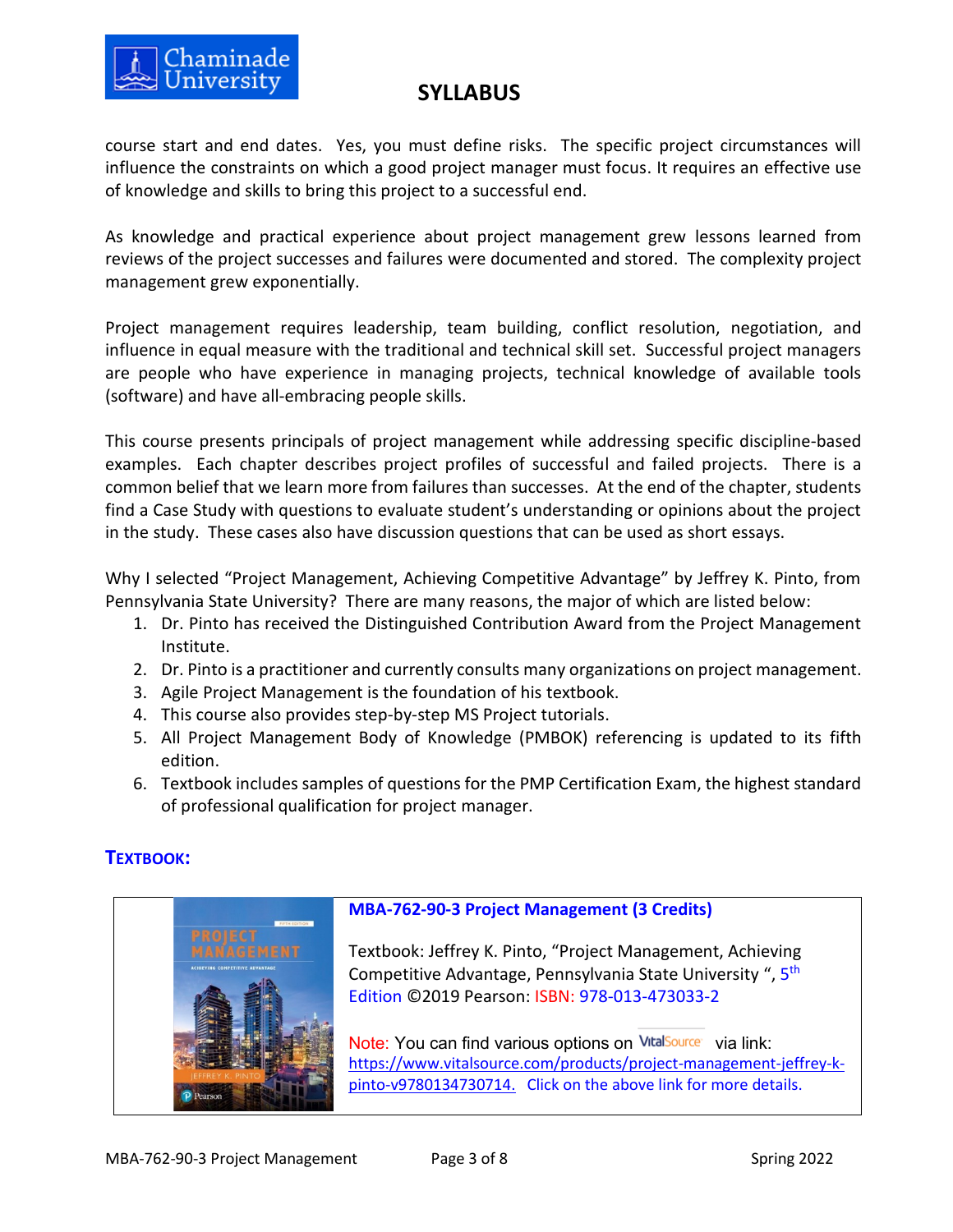

## **2. CATALOG DESCRIPTION**

This course will provide perspectives and processes used in effective project management from conception through evaluation. Employs hands-on learning to prepare students to develop project planning and oversight systems, identify and implement best practices, and establish operational links between project and organizational objectives. Focuses on use of project management in accomplishing strategic organizational goals.

### **3. COURSE LEARNING OUTCOMES**

- 1. Understand and articulate why project management became such a powerful and popular practice in business (knowledge and comprehension).
- 2. List and define project life cycle. Apply project life cycle stages to business activities managing them to successful completion (application).
- 3. Recognize the key motivators that are pushing companies to adopt project management practices (analysis).
- 4. Name and describe three components of the corporate strategy model: formulation, implementation, and evaluation (comprehension).
- 5. Employ sophisticated scoring models such as the Analytical Hierarchy Process to analyze the value risk/return models (application and analysis).
- 6. Differentiate between the role of a manager and the characteristics of a leader (analysis). Understand the concept of emotional intelligence as it relates to how project managers lead.
- 7. Demonstrate knowledge how to structure a project team from the perspective skills needed, technology deployed, and human interactions within a successful project team (Comprehension and application).
- 8. Recognize the challenges that arise in maintaining an optimal project portfolio for new project investments (analysis).
- 9. Formulate the characteristics of effective project teams and why teams fail. Examine results and prepare lessons learned to close the project (analysis and evaluation).
- 10. Gain proficiency in both, top-down and bottom-up budgeting procedure for cost management (knowledge and comprehension).

### **4. PROGRAM LEARNING OUTCOMES**

- 1. Manage the scope, cost, timing, and quality of the project. Focused on project success as defined by project stakeholders.
- 2. Align the project to the organization's strategic plans and business justify the project.
- 3. Identify project goals, constraints, deliverables, performance criteria, control needs and resource requirements in consultation with stakeholders.
- 4. Implement project management knowledge, processes, lifecycle and the embodied concepts, tools, and techniques to achieve project success.
- 5. Utilize technology tools for communication, collaboration, information management and decision support.
- 6. Appraise the role of project management in organization change.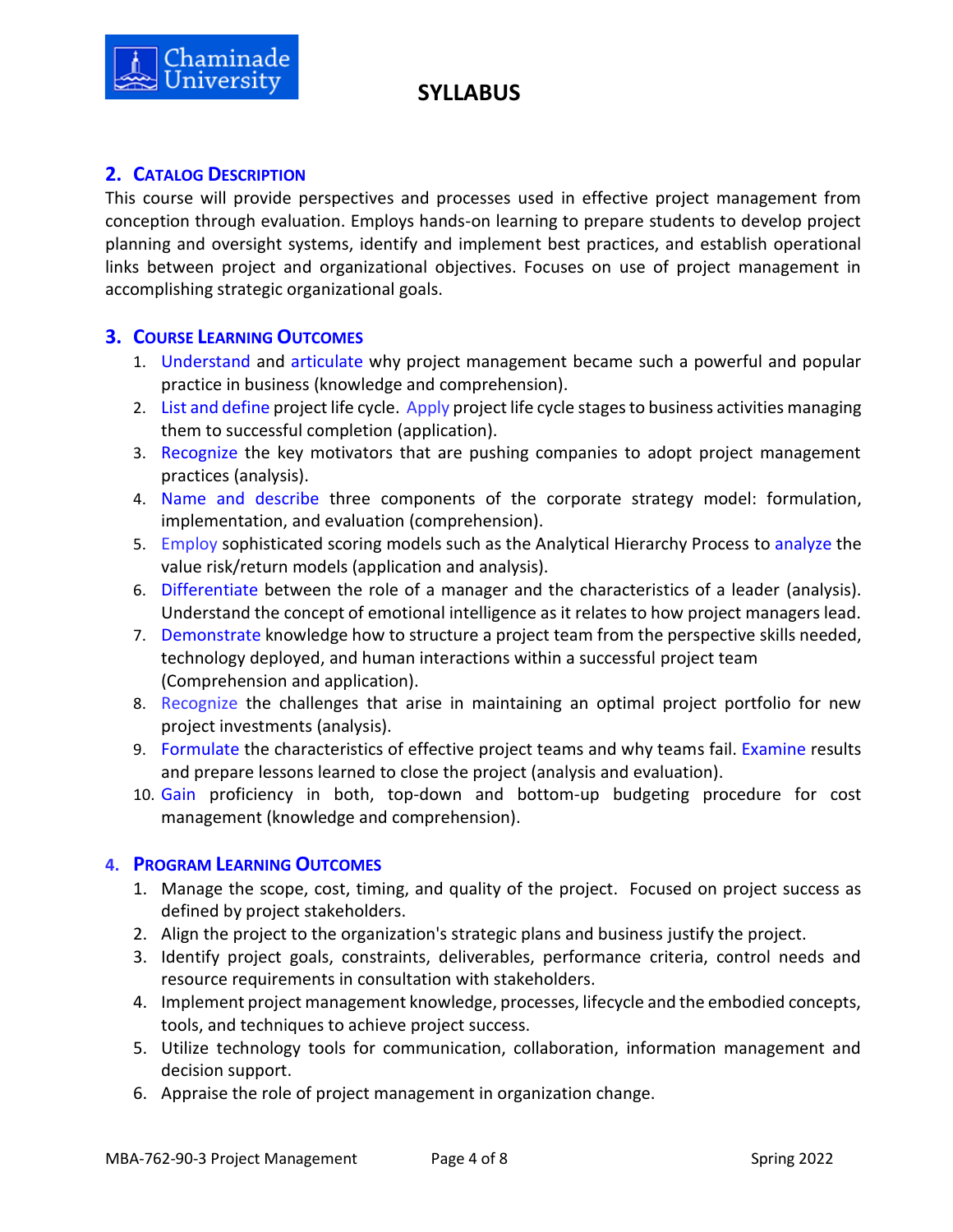



## **1. MARIANIST VALUES**

An education in the *Marianist Tradition* in marked by five principles and you should take every opportunity possible to reflect upon the role of these characteristics in your education and development Characteristics of Marinist Universities: Chaminade University of Honolulu, St. Mary's University, University of Dayton, A Resource Paper, published in 1999, Republished in 2006.

This class represents one component of your education at Chaminade University of Honolulu. An education in the *Marianist Tradition* in marked by five principles and you should take every opportunity possible to reflect upon the role of these characteristics in your education and development Characteristics of Marinist Universities: Chaminade University of Honolulu, St. Mary's University, University of Dayton, A Resource Paper, published in 1999, Republished in 2006.

## **1. Educate for formation in faith.**

*"As higher educational institutions, Marianist universities have kept, along with education in the disciplines, a commitment to the development of the whole person, which includes the dimension of religious faith and its personal appropriation and practice."*

## **2. Provide an integral quality education.**

*"In the Marianist approach to education, "excellence" includes the whole person, not just the technician or rhetorician. It also includes people with their curricular and extra-curricular experiences, their intellectual and spiritual development, understood and supported best in and through community."*

### **3. Educate in family spirit.**

*"Marianist educational experience fosters the development of a community characterized by a sense of family spirit that accepts each person with loving respect and draws everyone in the university into the challenge of building community. Community support for scholarship, friendship among faculty, staff and students, and participation in university governance characterize the Marianist University."*

### **4. Educate for service, justice, and peace.**

*"The Marianist approach to higher education is deeply committed to the common good. The intellectual life itself is undertaken as a form of service in the interest of justice and peace, and the university curriculum is designed to connect the classroom with the wider world. In addition, Marianist universities extend a special concern for the poor and marginalized and promote the dignity, rights, and responsibilities of all peoples."*

### **5. Educate for adaptation and change.**

*"In the midst of rapid social and technological change, Marianist universities readily adapt and change their methods and structures so that the wisdom of their educational philosophy and spirituality may be transmitted even more fully."* **<sup>4</sup>**

**<sup>4</sup>** 2014 Characteristics of Marianist Universities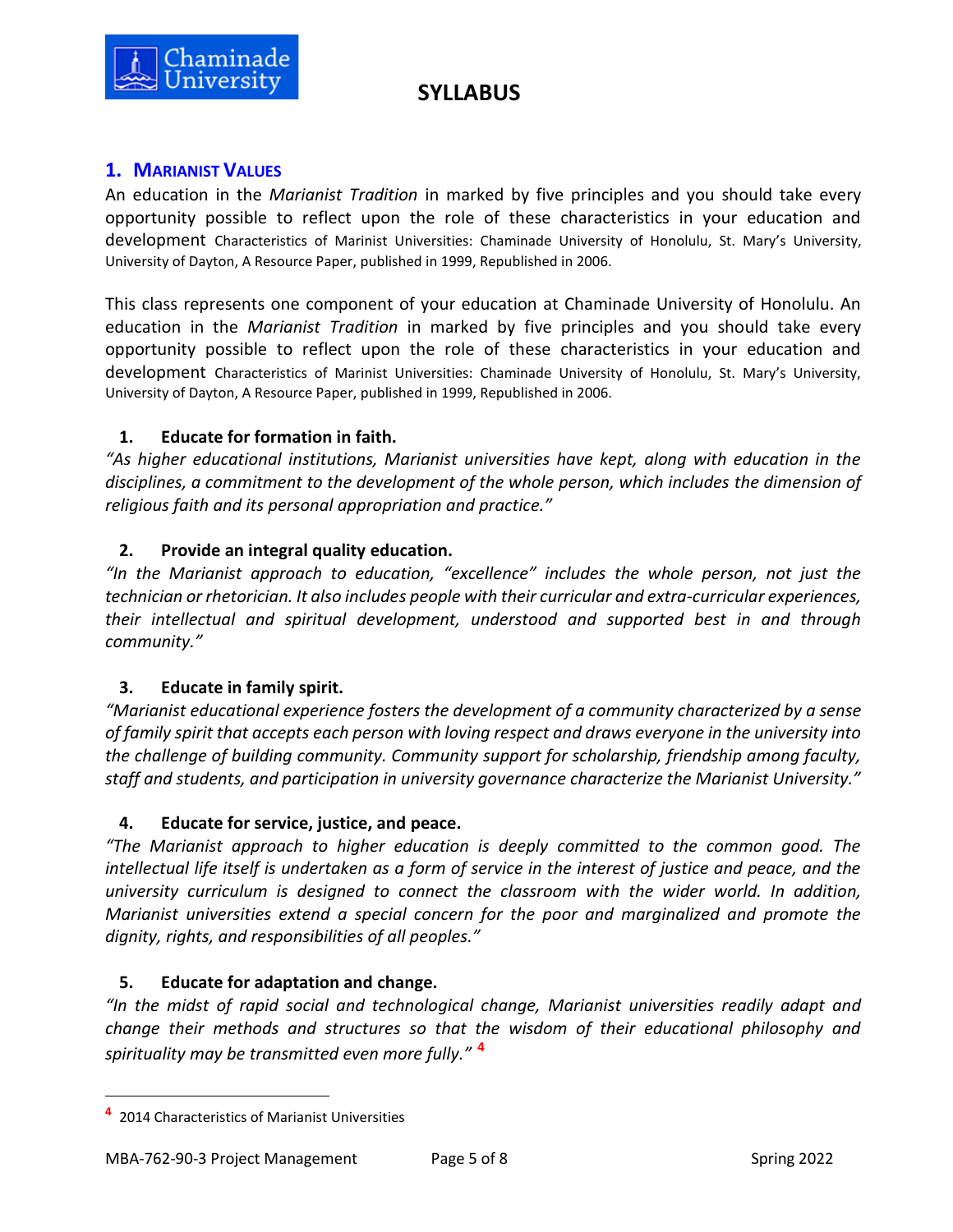

## **6. NATIVE HAWAIIAN VALUES**

Education is an integral value in both Marianist and Native Hawaiian culture. Both recognize the transformative effect of a well-rounded, value-centered education on society, particularly in seeking justice for the marginalized, the forgotten, and the oppressed, always with an eye toward God (Ke Akua). This is reflected in the 'Olelo No'eau (Hawaiian proverbs) and Marianist core beliefs:

- 1. **Educate for Formation in Faith (Mana)** E ola au i ke akua (ʻŌlelo Noʻeau 364) May I live by God.
- 2. **Provide an Integral, Quality Education (Na'auao)** Lawe i ka maʻalea a kūʻonoʻono (ʻŌlelo Noʻeau 1957) Acquire skills and make it deep.
- 3. **Educate in Family Spirit ('Ohana)** ʻIke aku, ʻike mai, kōkua aku kōkua mai; pela iho la ka nohana ʻohana ('Ōlelo Noʻeau 1200) Recognize others, be recognized, help others, be helped; such is a family relationship.
- 4. **Educate for Service, Justice, and Peace (Aloha)** Ka lama kū o ka noʻeau (ʻŌlelo Noʻeau 1430) Education is the standing torch of wisdom and using it has no boundaries.
- 5. **Educate for Adaptation and Change (Aina)** ʻAʻohe pau ka 'ike i ka hālau hoʻokahi (ʻŌlelo Noʻeau 203) All knowledge is not taught in the same school.

## **7. ASSESSMENT AND GRADING**

The most common types of assessment used to measure results of learning outcomes: **5**

| Performance-Based<br>Activities | These activities assess the learner's proficiency in meeting the learning objectives based on<br>real-world assignments. For example, a learner can be assessed on his/her ability to create a<br>WBS based on an assigned case study.        |
|---------------------------------|-----------------------------------------------------------------------------------------------------------------------------------------------------------------------------------------------------------------------------------------------|
| <b>Practice Quizzes</b>         | Quizzes delivered at regular intervals (i.e., at the conclusion of each module) provide<br>feedback to be used by the instructor and learner to indicate the level of proficiency in<br>meeting the learning objectives.                      |
| Exams                           | <i>Exams</i> measure the level of proficiency obtained at the end of a learning event, by<br>comparing it against a standard or benchmark. An example for a PMP® certification prep<br>course could include a sample PMP® certification exam. |

**<sup>5</sup>** Source: Project Management Institute, Dick, W., & Carey, L. (1996). The systematic design of instruction. Fourth edition. New York, NY: Harper Collin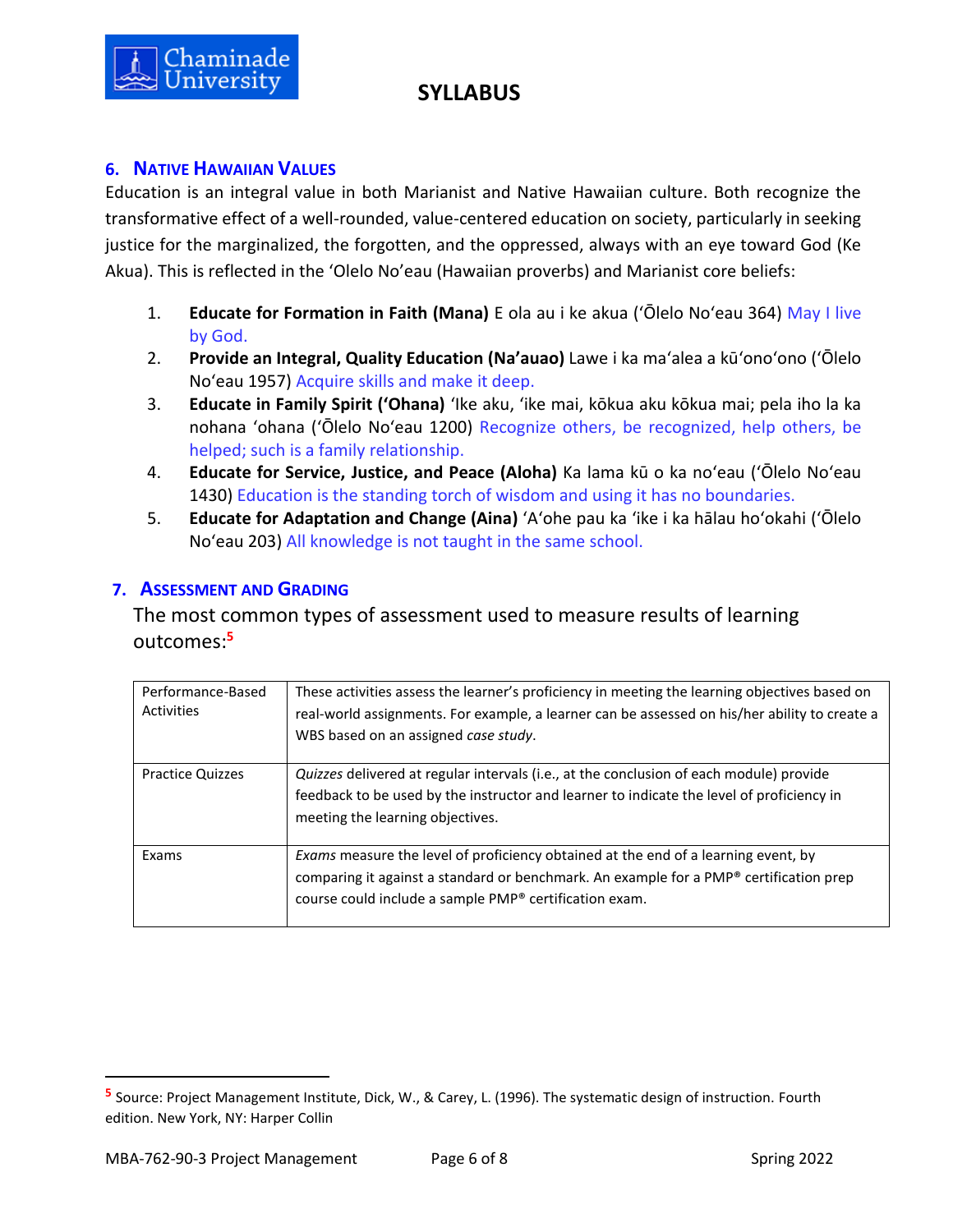

Grading will be based on the following table:

| <b>GRADING YOUR ACCOMPLISHMENTS:</b>         | <b>GRADE SCALE:</b> |
|----------------------------------------------|---------------------|
| Grading is based on the CANVAS formula       | $A = 90\% - 100\%$  |
| using weighted averages for various types of | $B = 80\% - 89\%$   |
| assignments.                                 | $C = 70\% - 79\%$   |

Letter grades are given in all courses except those conducted on a credit/no credit basis. Grades are calculated from the student's assignments, class participation, quizzes, tests, term papers, reports, and exams. They are interpreted as follows:

- $\overrightarrow{A}$  Outstanding scholarship and an unusual degree of intellectual initiative
- $\overrightarrow{B}$  Superior work done in a consistent and intellectual manner.
- $\overrightarrow{C}$   $\rightarrow$  Average grade indicating a competent grasp of subject matter.

Learning is a continuous process. We learn every day by observing, solving problems, making mistakes and not to repeat them again. Student responsibility is discovering your own style of learning. Educators' responsibility is to crate learning environment that student can discover, learn, apply, and flourish.

### **8. TITLE IX COMPLIANCE**

Chaminade University of Honolulu recognizes the inherent dignity of all individuals and promotes respect for all people. Sexual misconduct, physical and/or psychological abuse will NOT be tolerated at CUH. If you have been the victim of sexual misconduct, physical and/or psychological abuse, we encourage you to report this matter promptly. As a faculty member, I am interested in promoting a safe and healthy environment, and should I learn of any sexual misconduct, physical and/or psychological abuse, I must report the matter to the Title IX Coordinator. If you or someone you know has been harassed or assaulted, you can find the appropriate resources by visiting Campus Ministry, the Dean of Students Office, the Counseling Center, or the Office for Compliance and Personnel Services.

#### **9. COURSE GROUND RULES**

#### *Attendance policy*

This class is on-line. CANVAS, course cycle starts from the current Monday through the following Monday, before 11:59 PM HST.

#### *Academic Honesty*

Students are responsible for promoting academic honesty at Chaminade by not participating in any act of dishonesty. Academic dishonesty may include theft of records or examinations, alteration of